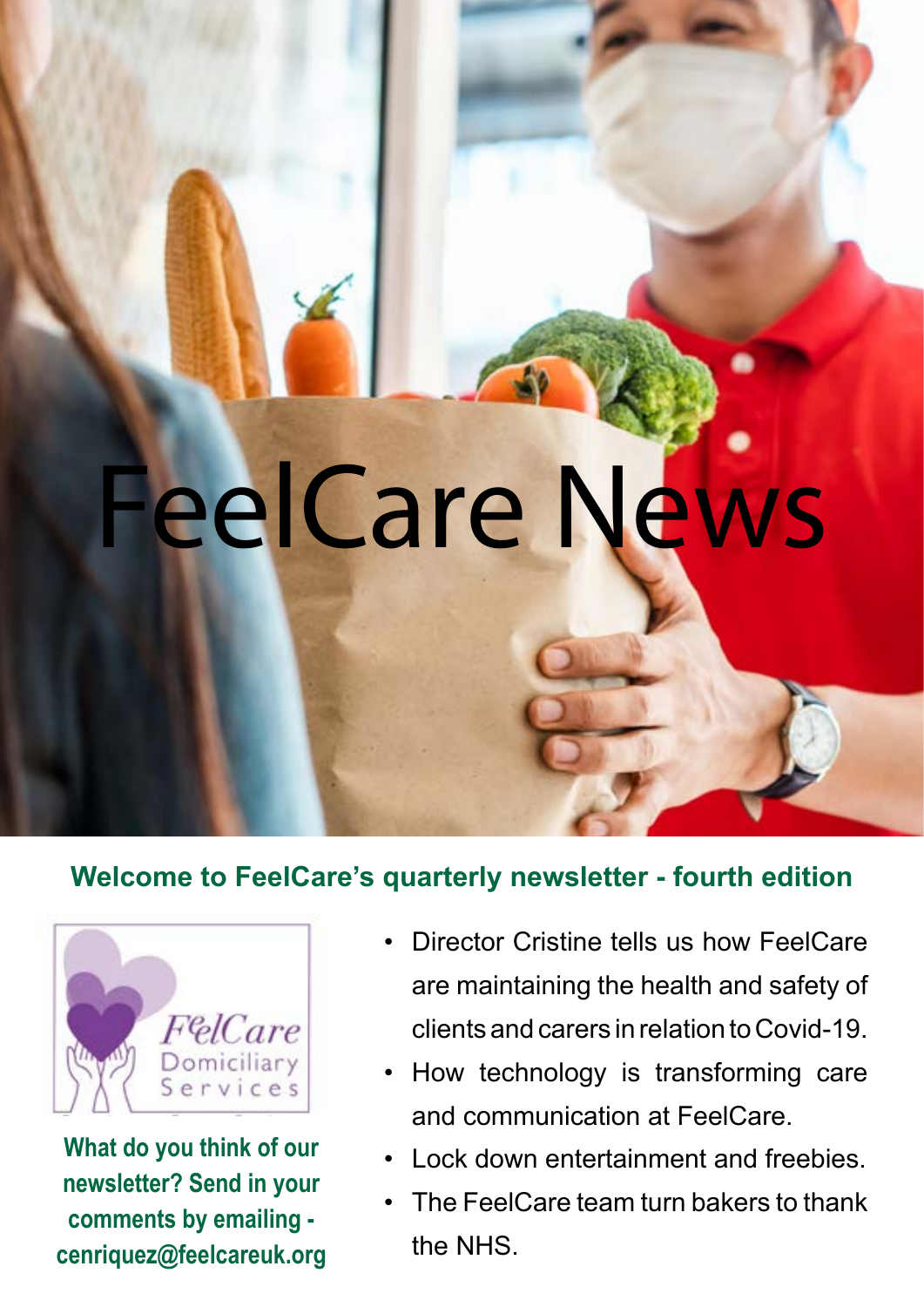In first response to Coronavirus FeelCare took a pro-active approach by ensuring all carers revisit their recent infection control training with the edition of information from the UK's Public Health Authorities and the World Health Organisation (WHO). Although we have been blessed that our clients haven't seen any infection, FeelCare carers where asked to report any clients showing symptoms in order for their care plan to be amended to reflect their needs. FeelCare managing director Christine explains ' *we need to ensure that our care team providing care know how to respond should they themselves or our clients experience symptoms, and thereafter if symptoms worsen'.* When a FeelCare team member visits a client's home both their shoes and clothes worn to travel in are changed before providing care to clients. Both a mask, gloves and extra hand-sanitiser has been proved too.

# Director Christine tells us how FeelCare are maintaining the health and safety of clients and carers in relation to C.WID-19

Now months into the pandemic FeelCare are staying alert to control the spread of COVID-19, clients, carers and staff alike are looking at new ways to support each other and give back to the community.

A snapshot of what FeelCare have implemented as extra precautions:

> *'As tragic and scary as COVID-19 has been to humankind, I think it's important to reflect on all that it's taught us. This is a global opportunity to connect, show compassion and learn from each other. It's the little things now more than ever that count'.* **Christine**



**Personal protective equipment (PPE) provided to all team members.**

**Updated risk assessment iplans to manage the pandemic.**

**Daily calls to clients, ensuring they have their shopping and medicine supplies.** 

**Increasing support with emotional well-being and physical health for both clients and team members.** 

**Promoting video calls with** 

**Friday 3rd July - [click here to register](https://us02web.zoom.us/j/88138155308?pwd=Z1VNYy9ueG42eHNaVFFtQ1o2TGpJdz09) 1pm- 1.30pm A** *free* **FeelCare event** 

### **Celebrating Carers' Week 2020**

# **Well-being for carers webinar**

**www.feelcare.co.uk | 020 7034 7112**

Whether you are a family carer or a paid carer it is important that you take care of your health. A healthy mind and body is not only important for you, but it also helps the person you are caring for too. Join our guest speaker **[Louise Simply Fit](https://www.louisesimplyfit.com/about)** to hear how you can take good care of yourself even when 'you don't have the time'. We'll finish with an easy to learn mediation suitable for all.

**client families and friends to reduce isolation.**

**Keeping up to date with changing guidelines.** 

**Increased cleaning processing in the clients home.**

**Staff to report early signs of symptoms.**

**Extra staff recruited to ensure visits aren't cancelled.** 

**Continuity maintained with having the same carers in the same packages you reduce risk of cross infection.**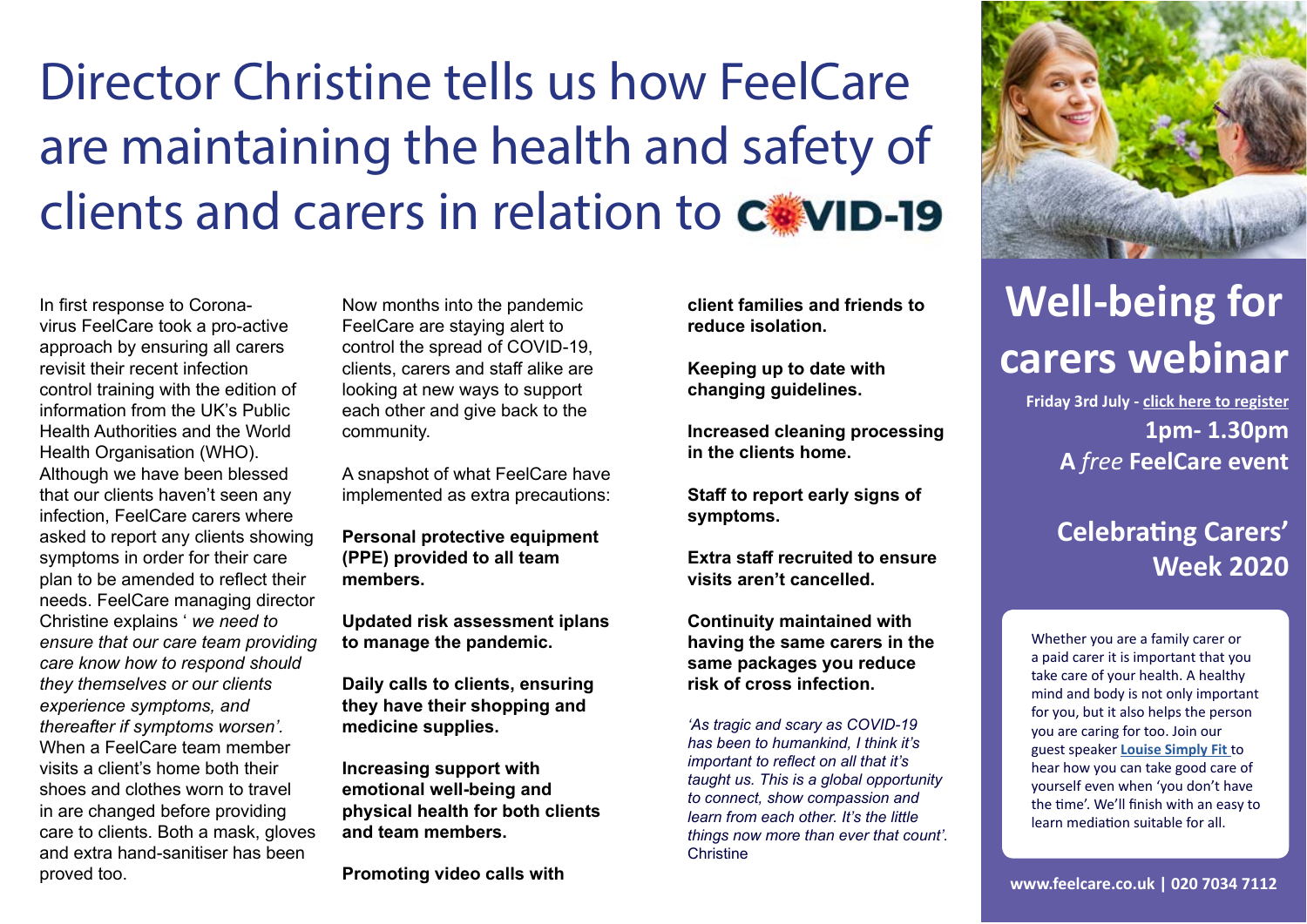### Lock-down entertainment and freebies

### How digital technology is transforming care and communication at FeelCare.

'Research conducted by Skills for Care has shown that over 95% of social work staff and managers use digital technology in their work'. For FeelCare this couldn't be truer, from work rotas and payroll to well-being apps, the FeelCare team are investing in technology to continually improve how they provide care in the community.

Digital technologies are mostly used for FeelCare's business administration and communications. However, technology is also contributing to the delivery and monitoring of care and support services. FeelCare use a fast, reliable system called 'People Planner'. This comprehensive care management software enables the FeelCare team to put more time and resources into the delivery of care.

I'd say recording care provision for sure. It's safe and secure for both our clients peace of mind but also helps us to work towards a paperless office.

If a team members lacks basic digital skills but they have the enthusiasm to engage with the digital systems used at FeelCare, the office team are able to support learning and development in a range of ways, including peer support. Although relatively small, as FeelCare grow as a company the office team plan to recruit 'digital champions', for improving access to shared resources, knowledge and experience.

We ask Jolie FeelCare carer and office team member a little more about technology at work.

#### **What are the main benefits of technology for home care providers?**

#### **How do lone working carers connect as a team as technology becomes more readily available?**

FeelCare hold regular get togethers, meals in Christine's home or out in London. Sometime a party to celebrate a national holiday, it's obviously harder during lock-down but Christine encourages

#### **Enjoy virtual theatre**

From New York's Broadway to London's West End, digital stages have been opening their archives and broadcasting legendary past performances featuring star actors and incredible sets and costumes. And although you can't be there in person, these online streaming theatre, dance and opera shows have some advantages over the theatre experience - you'll get the best view in the house, and it's often for free. Click the [link](https://www.timeout.com/london/theatre/the-best-theatre-shows-to-stream-online-right-now) for Timeout's list of the best London theatre shows to stream online right now.

#### **Take a virtual tour of a museum or art gallery**

There's nothing quite like gazing upon an ancient artefact or a great masterpiece in person but with museums and galleries shut for the foreseeable future you can now virtual tours. Some of our favourites are the National Museum of Scotland, Amsterdam's Rijksmuseum, the Tate Britain, The British Museum, Located in California, the J Paul Getty Museum, London's Natural History Museum, Paris' treasure Louvre and the Guggenheim Bilbao. Get Googling to see what takes your fancy.

#### **Take part in a home workout class**

We love [Joe Wicks' ten Minute Home Chair Workout For Seniors](https://www.bing.com/videos/search?q=joe+wicks%e2%80%99+ten+minute+home+chair+workout+for+seniors&&view=detail&mid=F8E3153B09784488B1A5F8E3153B09784488B1A5&&FORM=VRDGAR&ru=%2Fvideos%2Fsearch%3Fq%3Djoe%2Bwicks%25e2%2580%2599%2Bten%2Bminute%2Bhome%2Bchair%2Bworkout%2Bfor%2Bseniors%26qpvt%3Djoe%2Bwicks%25e2%2580%2599%2Bten%2Bminute%2Bhome%2Bchair%2Bworkout%2Bfor%2Bseniors%26FORM%3DVDRE),The Body Coach TV. This short home workout is designed for seniors or for anyone looking for something a bit lighter. Remember to take care when exercising, if you don't already exercise regularly take it slowly at first.

us to come for lunch in an outside space to feel part of the team/FeelCare family. For some of us our families are overseas so this is one of the great things about working for FeelCare.

#### **Is technology being used in any way to help control the spread of Corona-virus?**

The Department of Health notified us of a new smart phone app designed specifically for adult social care providers. The app provides carers access to Covid-19 guidance, learning resources, shopping discounts and other support such as mental health and well-being through tool kits and resources. The 'CARE' app is great because it helps carers to feel more connected, it's really easy to access on a Apple or Android smart phone.



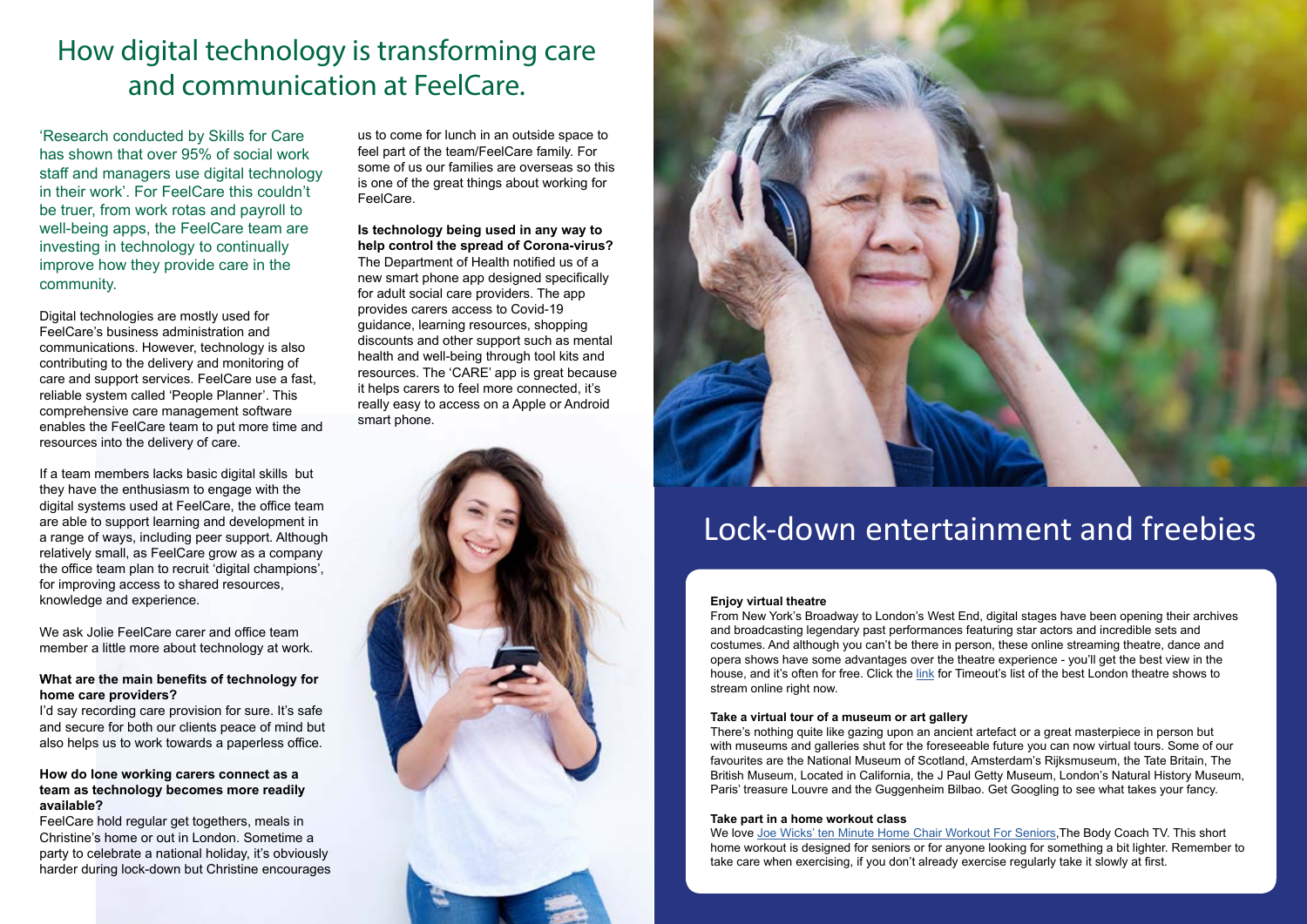# The FeelCare team turn bakers to thank the NHS for their hard work

**There's no doubt the nation is going through an unsettling time right now but for our NHS staff, staying indoors and working from home is simply not an option. Our emergency services are working tirelessly to protect us and provide healthcare to the public so the FeelCare team have turned their hands to baking to thank local hospitals for their hard work.** 

Gloves, masks and sterile keepy boxes - check. Christine and her lone-living care team members came together to bake up a storm; lemon cakes, cinnamon swirls, chocolate brownies and cookies. The team dropped off goodies for the elderly care team at St Mary's Hospital Paddington, St Georges Hospital, London and next stop some of our friends in the private sector, The Harley Street Clinic.